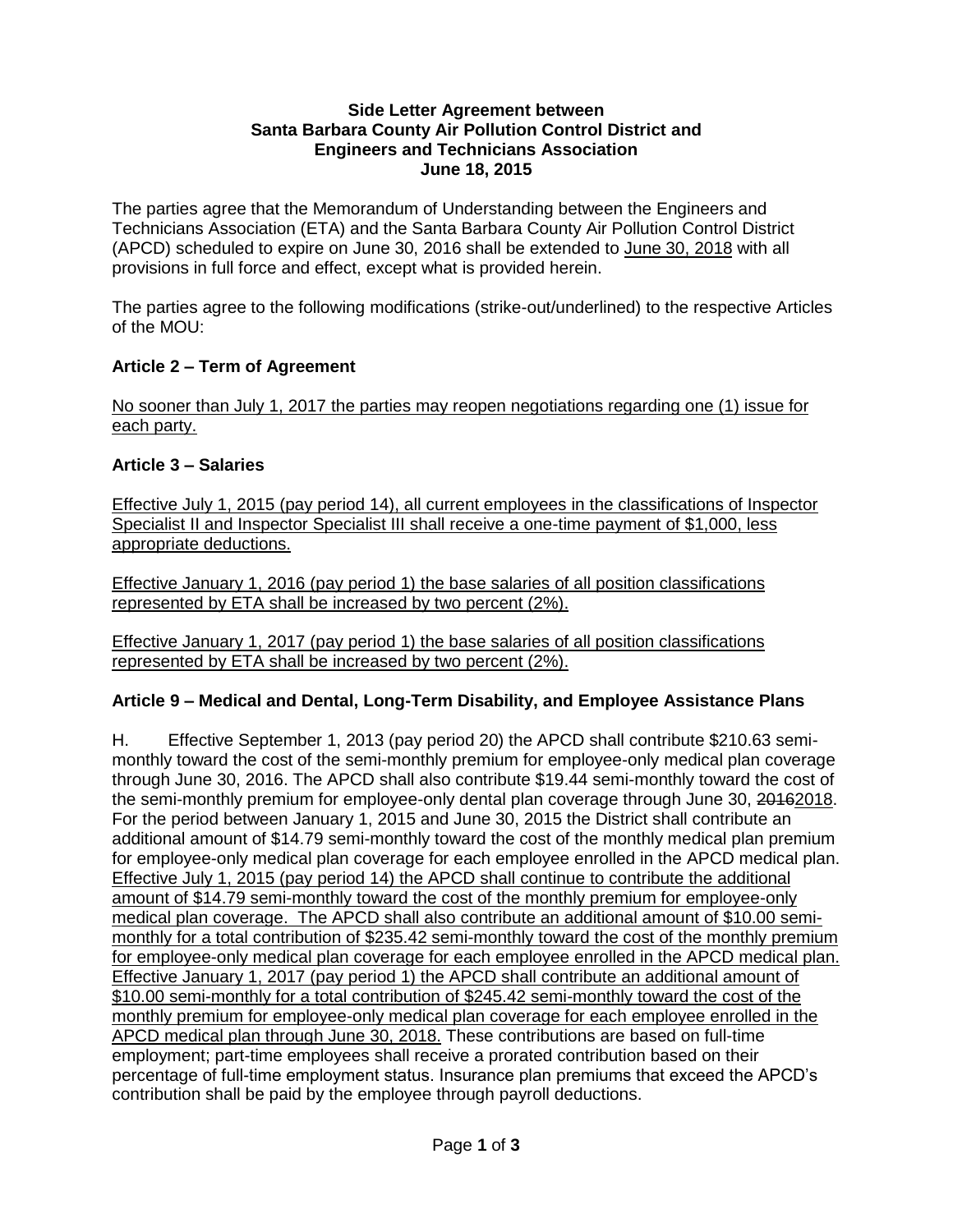## **Article 22 – Holidays**

A. Holidays regularly observed by the APCD for employees represented by this agreement are:

New Year's Day, January 1 Martin Luther King Jr.'s Birthday, 3<sup>rd</sup> Monday in January President's Day, 3<sup>rd</sup> Monday in February Cesar Chavez Day, March 31 Memorial Day, last Monday in May Independence Day, July 4 Labor Day, 1<sup>st</sup> Monday in September Veteran's Day, November 11 Thanksgiving Day, 4<sup>th</sup> Thursday in November Thanksgiving Day Friday, 4th Friday in November Christmas Day, December 25 Floating Holiday (see Section 22C below) December 28, 29, 30 and 31 for 2015\* December 27, 28, 29, 30 for 2016\*

\*These dates will sunset as of December of 2016.

## **Article 39 – Salary Inequity Studies Reserved**

- A. During the month of August the ETA may request one inequity study of one classification or classification series contingent on one or more of the following criteria in:
	- Significant turnover in a position or series (2 or more positions) and the APCD must experience a difficulty in recruiting qualified candidates (eligibility list contains less than 10 names),
	- Salary compaction within an ETA represented series below 10% based on the "E" step, and
	- Significant external misalignment ("significant" is to be defined as at least 8% under the median value) with classifications with similar responsibilities or duties based on the median of the following agencies:
		- SLOAPCD
		- $\div$  VCAPCD
		- **SJVUAPCD**
		- $\div$ -SCAQMD
		- **❖ MBUAPCD**
- B. Requests for review will include the following information:
	- 1. Class to be studied;
	- 2. Which criteria set forth above are applicable;
	- 3. Supporting data that justifies the request;
	- 4. Any known or anticipated compaction or "ripple effects" created by an adjustment;
	- 5. Percentage increase proposed; and
	- 6. Estimated cost of salary inequity requested (including any known benefit cost adjustment)